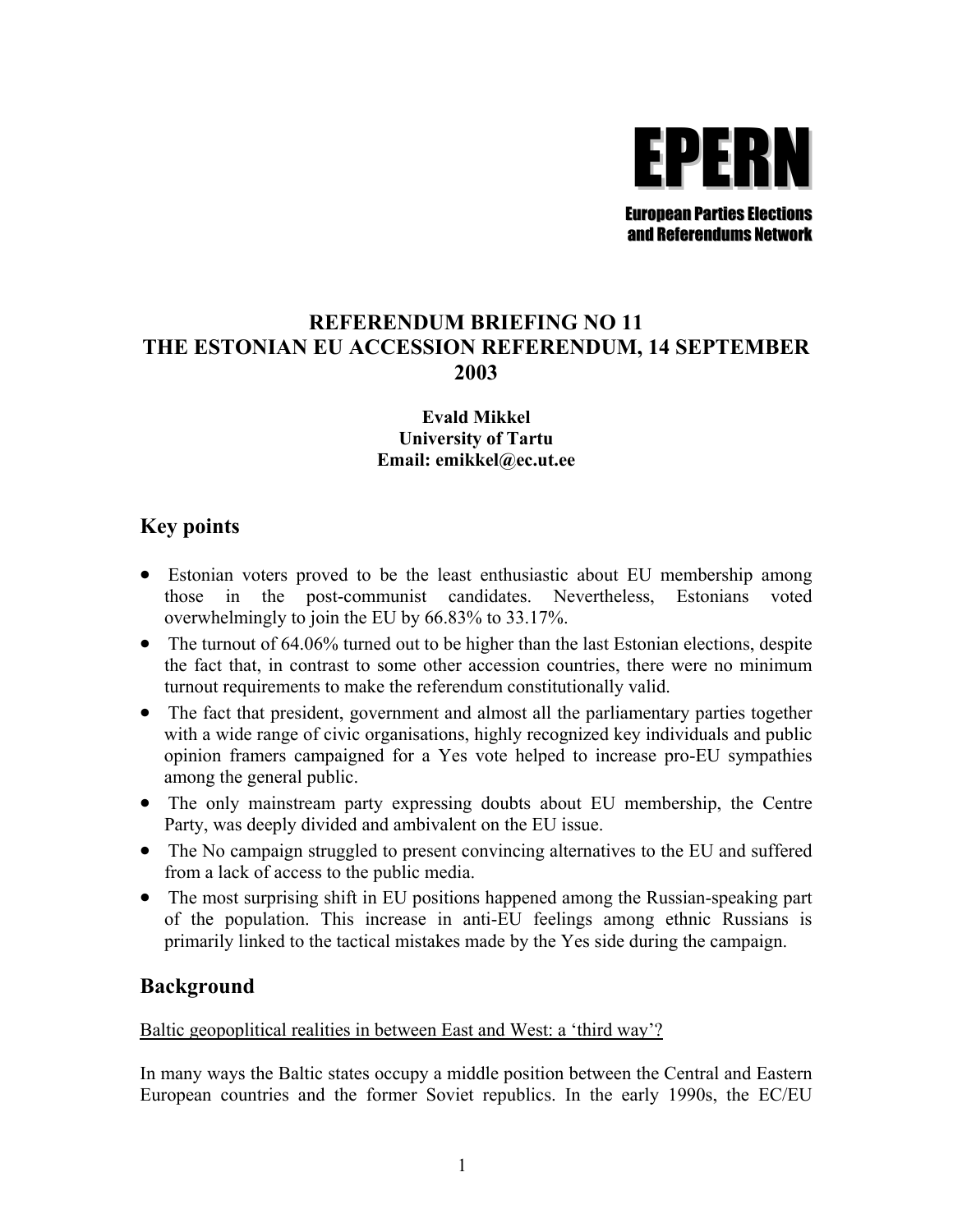followed a policy of differentiation between Central and Eastern European countries and those countries emerging from the former Soviet Union. Differences were apparent from the introduction of the PHARE and TACIS assistance programmes, and later on from the adaptation of the 'Europe Agreements' and 'Partnership and Cooperation Agreements.' For a while the EU was hesitant to classify the Baltic states in one or other group. Hence, the EU signed Europe Agreements with the Baltic states only in June 1995, four years later than it did with Hungary and Poland, and two years later than with Bulgaria, Czech Republic, Romania and Slovakia. Still, this formal act meant an end to speculation about a possible 'third way' concerning the Baltic states' destiny.

The conclusion of the Europe Agreements implied that Lithuania, Latvia and Estonia were now to be treated in the same way as the Central and Eastern European countries. On this basis, the Baltic states joined the group of accession countries which allowed them to apply for EU membership a few months later. Nevertheless, the complexities of the historical legacy and geopolitical realities were leaving Baltic states with bleak perspectives to fulfill the Copenhagen criteria in order to be included among the candidates of the next eastward enlargement. Finally, a tough political decision was made and the Commission recommended that accession negotiations would be conducted initially with only one of the Baltic states, Estonia, on the basis of 'objective socioeconomic criteria.' Latvia and Lithuania were left out of the first so-called 'Luxembourg group' of countries, only to be then included into the second 'Helsinki group' two years later. Anyway, later on a unified 'Laeken group' of ten candidate countries was formed putting all the Baltic states on the same accession timetable again.

All those subjective and objective elements left their mark on the development of the Baltic states' orientations and attitudes towards the EU issue.

#### Formation of attitudes towards the EU in Estonia

The logic of transition is different in newly independent states. Incorporation into the Soviet Union produced a specific pattern of transition whereby issues of sovereignty and security played a crucial role in combination with the fact that foreign diplomatic relations had to be developed from scratch. Consequently, the main concern of both the Estonian elites and general public was related to the 'return to the Europe' and search for 'hard security'. On this basis, issues of EU accession lagged far behind membership of the United Nations, the Council of Europe and NATO. Anyway, after achieving membership of the UN and the Council of Europe, and the fading hopes of swift accession to NATO (due to Russian opposition), increasing interest in economic issues and an acknowledgement of possible 'soft security' alternatives, EU accession gained attention gradually and soon moved to the top of the foreign policy agenda.

EU accession has been the highest political priority of every Estonian government since 1995. At first it was seen mainly as a foreign policy issue, but it soon came to be understood as having an all-encompassing nature and being central to internal reforms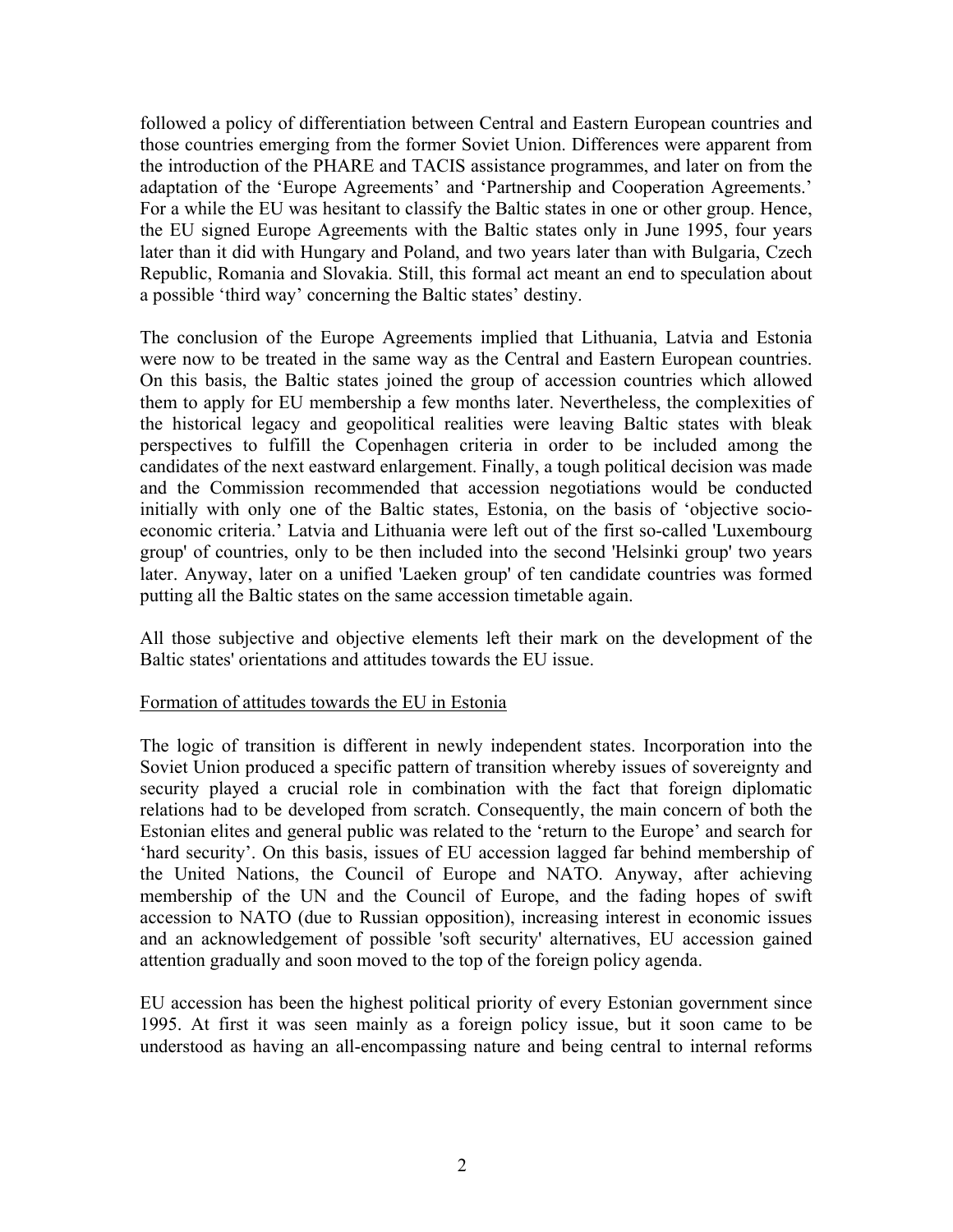and the domestic political process as well. At the same time, the Estonian public has consistently been one of the most Eurosceptic of the candidate countries.<sup>[1](#page-2-0)</sup>

Despite a broad elite consensus on EU membership, some parliamentary parties have occasionally tried to play the 'Eurosceptic card' for the strategic reasons of being in parliamentary opposition and/or reacting to rapid and significant shifts in the popular mood. The free market Reform Party contains factions who believe that the EU is overregulated and that joining it would slow down Estonian economic growth. The People's Union, the main party representing the rural population, insisted that Estonia got a fair deal in the accession negotiations regarding the Common Agricultural Policy and that accession to the EU must guarantee the survival of Estonian culture. However, once in government both parties backed the EU accession process and shifted their focus on to obtaining the best possible benefits for their electorate. Even the catch-all Centre Party shifted from its Eurosceptic rhetoric of the need to put national interests first and its criticism that the government was too compliant to EU demands to a pro-EU position once it entered office in 2002.

Outside parliament, almost all parties have used Euroscepticism at some point in the hope of raising their profiles, particularly in early 2001 when support for EU membership dropped significantly among the general public. Parties with very different backgrounds and orientations - like the right-wing Estonian Future Party, Christian People's Party, Independence Party and Republican Party or the left-wing Russian Party in Estonia and the Estonian Social Democratic Labour Party - have all been united under the anti-EU umbrella at one time or another.

However, traditional domestic issues such as taxation, law and order, corruption, and national values dominated the March 2003 general election. The issue of EU membership did not play a significant role in the campaign.<sup>2</sup> No mainstream party seriously questioned EU membership; even those parliamentary parties that flirted with Euroscepticism, especially during the period when public opposition to EU membership was growing, soon returned to their previous pro-EU stances. The only media attention on the EU issue focused on the somewhat vague position of the Centre Party. On the one hand, this was a governing party that was fully implementing the EU accession process. On the other hand, it avoided making a clear statement on the EU during the election campaign, presumably angling for potential Eurosceptic voters who had no alternatives among the mainstream parties. It justified this on the grounds that the future perspectives for 'deepening' the EU process were unclear pending the outcome of the Convention on the Future of Europe. This shift back to a broad pro-EU consensus was probably mainly related to the tough competition that existed among accession countries for EU membership and the fear that Estonia would be left behind its close neighbours Latvia

1

<span id="page-2-0"></span><sup>&</sup>lt;sup>1</sup> See European Commission. 2003. *Candidate Countries Eurobarometer 2003.3*, Brussels: European Commission; and European Commission. 2001. *Applicant Countries Eurobarometer*, Brussels: European Commission. 2

<span id="page-2-1"></span>EU membership issue was rated only eleventh by the general public (*Postimees*. 2003. Valijad peavad üheks peamureks kuritegevust, 28 February). See: Evald Mikkel. 2003. *Europe and the Estonian Parliamentary Elections of 2 March 2003*, RIIA/OERN Election Briefing Paper No. 11, May 2003.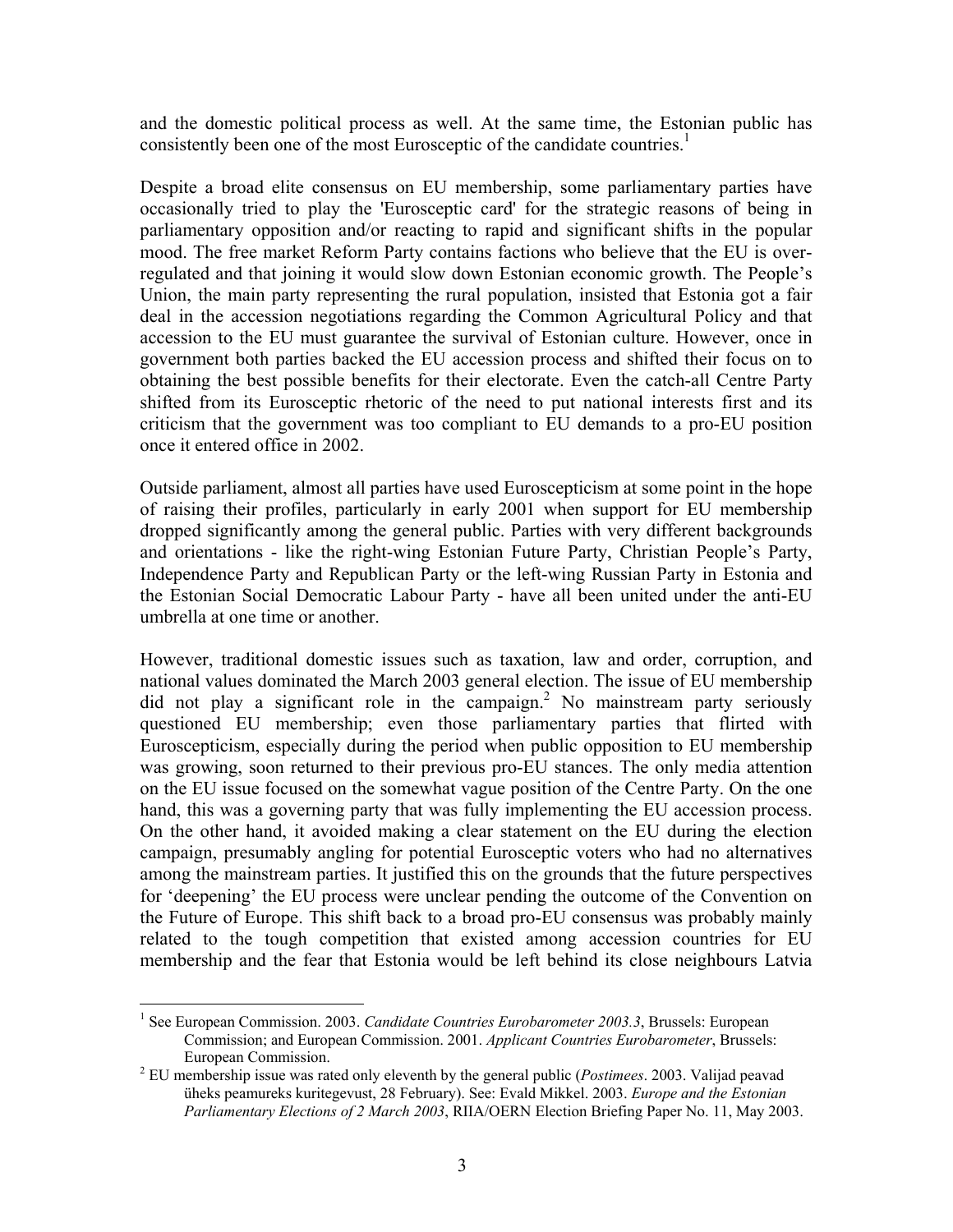and Lithuania. Despite their later start in the accession negotiations, these two countries had already caught up with Estonia by late 2001 and were showing very strong intentions to enter the EU as soon as possible.

The anti-EU parties that attempted to focus on this issue played a very marginal role in the 2003 election campaign and performed poorly in terms of votes won: the Christian People's Party (1.1%), Independence Party (0.5%), Social Democratic Labour Party (0.4%) and the Russian Party in Estonia (0.2%).

The reasons for the basically low level of support for EU membership and relatively high level of Euroscepticism among the Estonian general public are complex. It is mainly a consequence of specific historical legacies (the negative experience of being in the Soviet 'Union' and an idealised notion of the independent statehood), proximity and connections with the Nordic countries (which arouses strong anti-EU feelings among certain interest groups) and specific unpopular government policies that were linked to the EU accession process.

Estonia is also characterized by the strong impact that public opinion had on party orientations, illustrated by the fact that a clear pattern of rising public Euroscepticism in the first half of 2001 year led to a corresponding adaptation of party stances. The main explanatory factor in this case is related to the development of a clear connection between the government's performance and EU accession. Growing dissatisfaction with government policies and a general perception that it did not take popular opinion into account forced the public to demonstrate its displeasure using the various means available. A general recognition that EU membership was one of the government's highest priorities might have turned the public against it as a means of castigating the government. As the government's ratings slid during the 2000 and the first half of 2001, so did popular backing for EU accession. When the government improved its standing in the second half of 2001, approval for EU membership also grew.

Interestingly, developments in the second half of 2001 showed an upswing in public support for EU membership. This is related to two political changes: the election of a new president in October 2001 and the formation of a new government coalition in January 2002. The unexpected victor of the presidential election Arnold Rüütel won with the votes of electoral college members representing rural regions and other perceived 'transition losers'; in other words, with the support of the typically more Eurosceptic segments of the population. Having their champion in office made them much more amenable to EU accession, particularly since Rüütel adopted a clearly pro-EU stance. Similarly, the change in government with the previously most vehement opposition party, the Centre Party, coming into office demonstrated that EU integration was not exclusively a project of the dominant elites. The Centre Party's base of support has also been among so-called 'transition losers'. This further confirms the assertion that public opinion on the European issue tended to be related to the popularity of the government<sup>3</sup>.

<span id="page-3-0"></span> $\overline{a}$ <sup>3</sup>See: Evald Mikkel and Andres Kasekamp. 2002.'Emerging party realignment? Party-based euroscepticism in Estonia,' Paper to be presented at ECPR Joint Workshop on Opposing Europe: Euroscepticism and Political Parties, *ECPR Joint Sessions*, Turin, March 22-27.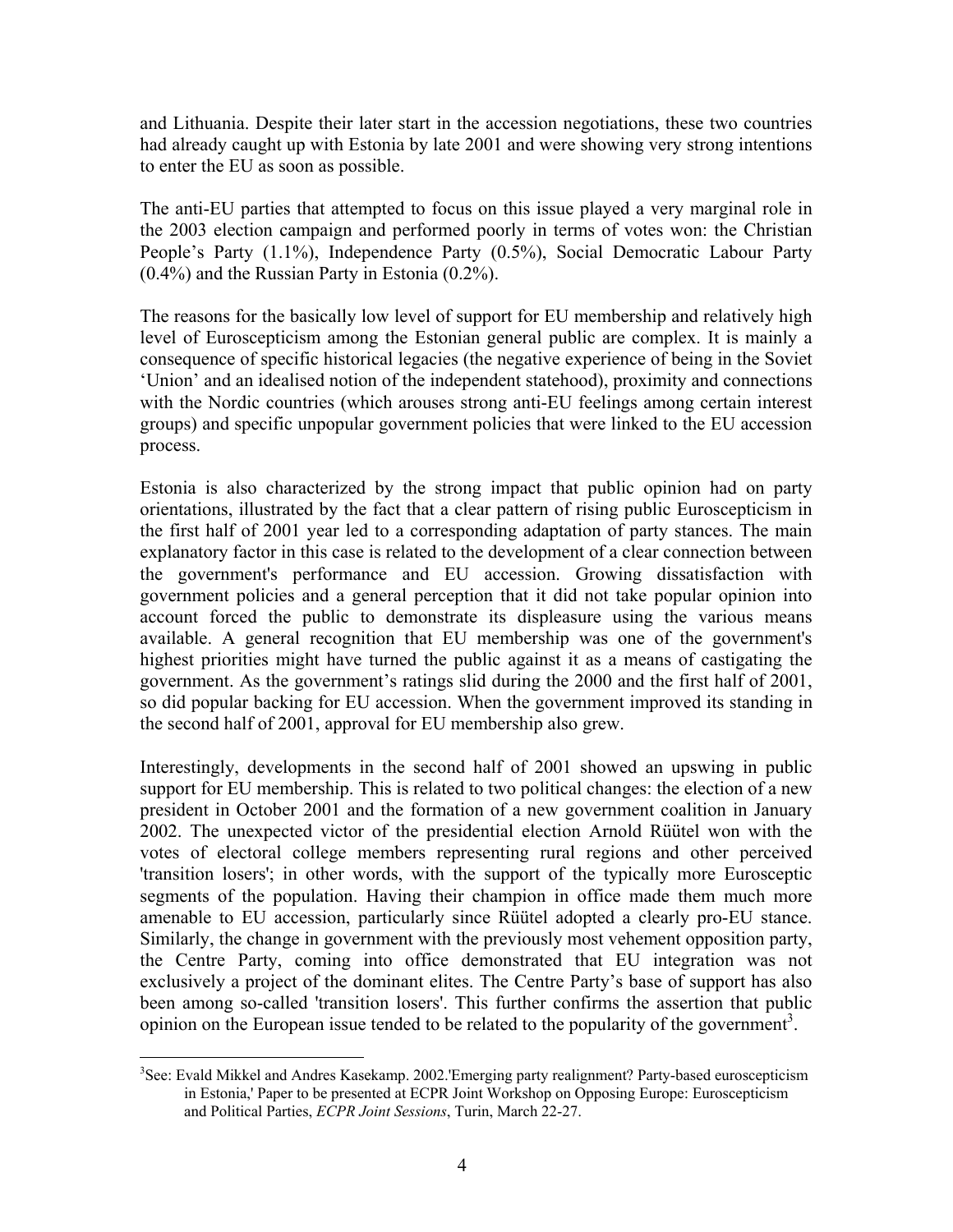#### Constitutional and legal framework

 $\overline{a}$ 

Estonian post-communist elites have been deeply hesitant about using referendums as an element of the direct democracy. The new 1992 Constitution accepted popular initiatives to initiate referendums only for the first three years after it came into effect. After this the right to initiate referendums was left exclusively to the national parliament. In fact, because of the crucial issues of the nation- and state building that needed to be resolved in the early 1990s, two referendums were held during this period: on state independence and to confirm the new Constitution.

Referendums are not required on matters such as EU accession according to the Estonian Constitution. On the other hand, constitutional amendments had to be introduced to handle the question of EU membership, particularly changes in Article 3, and these required popular approval by referendum. According to the Estonian Constitutional framework, there is no minimum participation requirement for the referendum to be valid and the result is binding upon the government.

Until the 2002 Presidential elections the main public opinion framers were handling the whole mass mobilisation process, being certain about their capacity to frame public opinion in the desired way on this issue. In these circumstances, all the main actors showed a strong interest in holding a referendum on EU membership as a way of minimising the risks associated with this crucial decision. However, the 2002 Presidential and 2003 parliamentary elections, with their unexpected outcomes, introduced a strong element of uncertainty producing doubts and worries among the political elites. However, the promise to hold a referendum had already been given and the only outstanding issues related to the referendum were timing and the wording of the question. The main discussion was focused on the nature of amendments introduced to the Constitution and what should be the proper wording of the question. Finally, after prolonged wrangling in parliament, a complex compromise was reached that the referendum question should consist of two questions, which had to be answered simultaneously: "Are you in favour of accession to the European Union and passage of the Act on Amendments to the Constitution of the Republic of Estonia?" The voters could either approve or reject both questions together. Significantly, only Estonian citizens could vote, leaving out a significant segment of Russian-speakers.<sup>4</sup>

Key issues surrounding the timing of the referendum were related to the common view among political actors that there should be a 'secure' distance between national elections and referendum and the idea that the referendum should occur after the signing of the EU Accession Treaty. This would give enough time to all sides involved to acquaint themselves with all the elements of the 'deal'. The idea of holding referendums on the same day in all the Baltic states was rejected even without any serious consideration among Estonian political actors.

<span id="page-4-0"></span><sup>&</sup>lt;sup>4</sup> According to the 2000 Population and Housing Census, Russian-speakers comprised around 30% of the population but only 15% of citizens.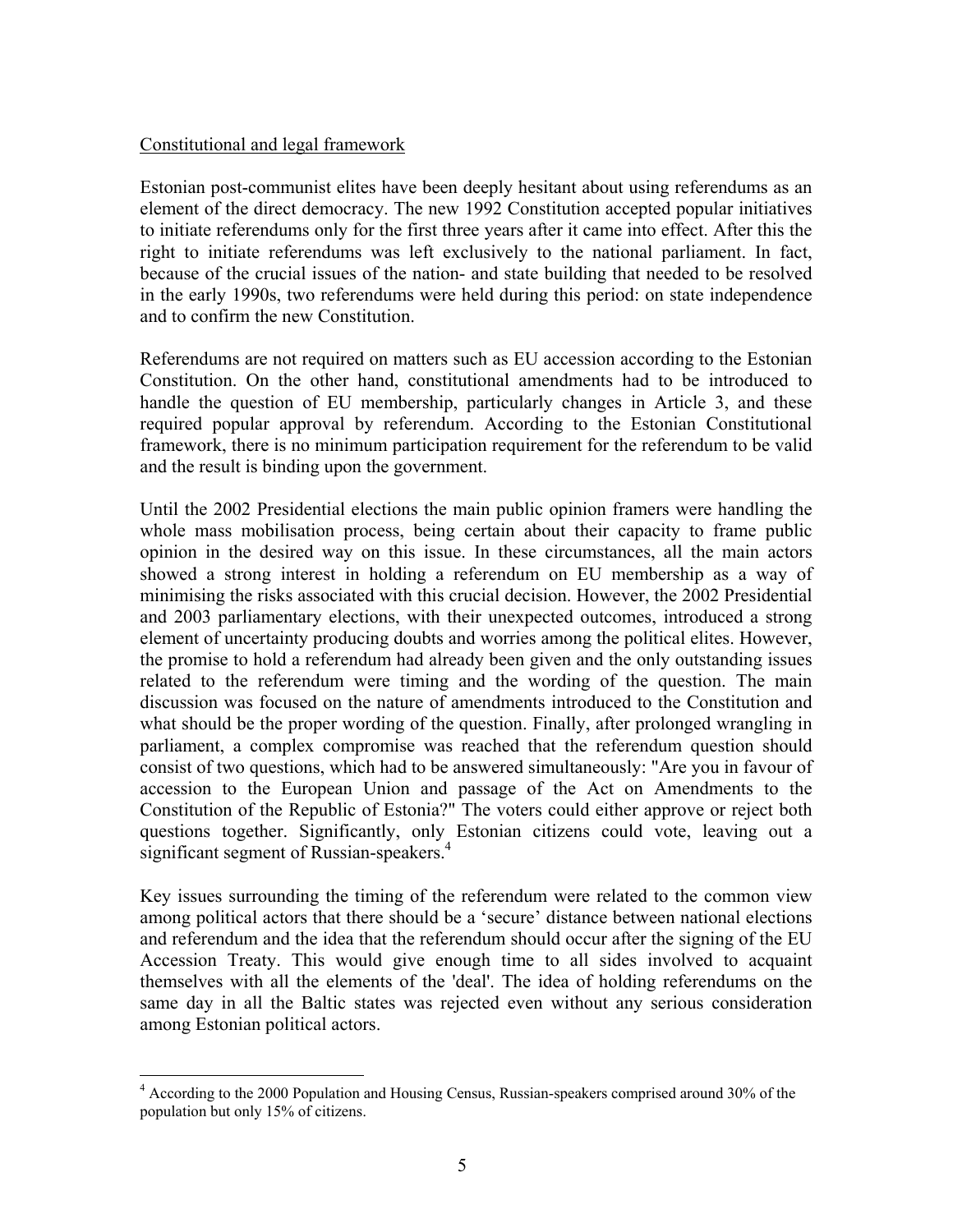# **The Campaign**

 $\overline{a}$ 

The official campaign was run by the European Union Information Secretariat (ELIS) of the State Chancellery of Estonia that, from the moment of its formation in 1998, was responsible for the co-ordination and provision of EU-related information. The 'National Referendum Information Campaign' was supposed to be neutral, presenting general information about the EU and the referendum and simply encouraging people to vote. Indeed, the impartial informative elements appeared very strong in the general campaigning strategy. However, a clear pro-EU position and strong Yes conviction were easily detectable behind the comments and statements made by leaders and the main government and parliamentary actors.

The official referendum campaign began on June 25 with the Joint Statement 'Decide the future of Estonia' by the President, the Chairwoman of the Riigikogu (Estonian parliament) and the prime minister calling for a clear Yes vote. Later on, clear Yes statements followed from the government and all the main parliamentary parties.<sup>5</sup>. The official campaign was planned to last for about 80 days and consisted of three distinct stages: pre-campaign  $(25.06.03 - 01.08.03)$ ; explanatory campaign  $(01.08.03 - 01.09.03)$ ; and main campaign (01.09.03 – 13.09.03).

All the parliamentary parties, except for the Centre Party, displayed strong pro-EU stances during the campaign period. The most enthusiastic separate party campaign was run by leading party of the government, Res Publica, where party leader and prime minister Juhan Parts openly called for a Yes vote. Only the Centre Party engaged seriously with the Eurosceptic issue, probably calculating that, given that 30-40% of Estonian voters have consistently shown strongly anti-EU views - and being the only parliamentary party to flirt with a Eurosceptic stance, they might thereby attract new supporters to the party. In the event, the Centre Party sent out a controversial message that attempted to appeal to both sides of the argument. On the one hand, the party Congress, held one month before the referendum, advised its followers to vote No. On the other hand, a significant part of the party leadership was strongly campaigning for a Yes vote and the influential party leader Edgar Savisaar left the issue largely open by encouraging voters to vote according to their consciences.

All the peripheral parties tended to be on the anti-EU side. The main party representing Russian-speakers, the United People's Party of Estonia, shifted to a Eurosceptic position during the campaign. However, these parties tended to play a relatively minor role during the campaign period, apparently due to the extremely weak financial resources that they had left after the recent national elections. Instead various emerging civic action groups, movements and organisations played an increasing role in the No campaign.

The pro-EU side campaign spending amounted to about 16 million kroons, including the supposedly neutral EU and referendum information campaigns organised by ELIS and the Delegation of the European Commission in Estonia. The No campaign managed to

<span id="page-5-0"></span> $<sup>5</sup>$  Except for the Centre Party where only part of its members and leaders joined the public Yes statement.</sup>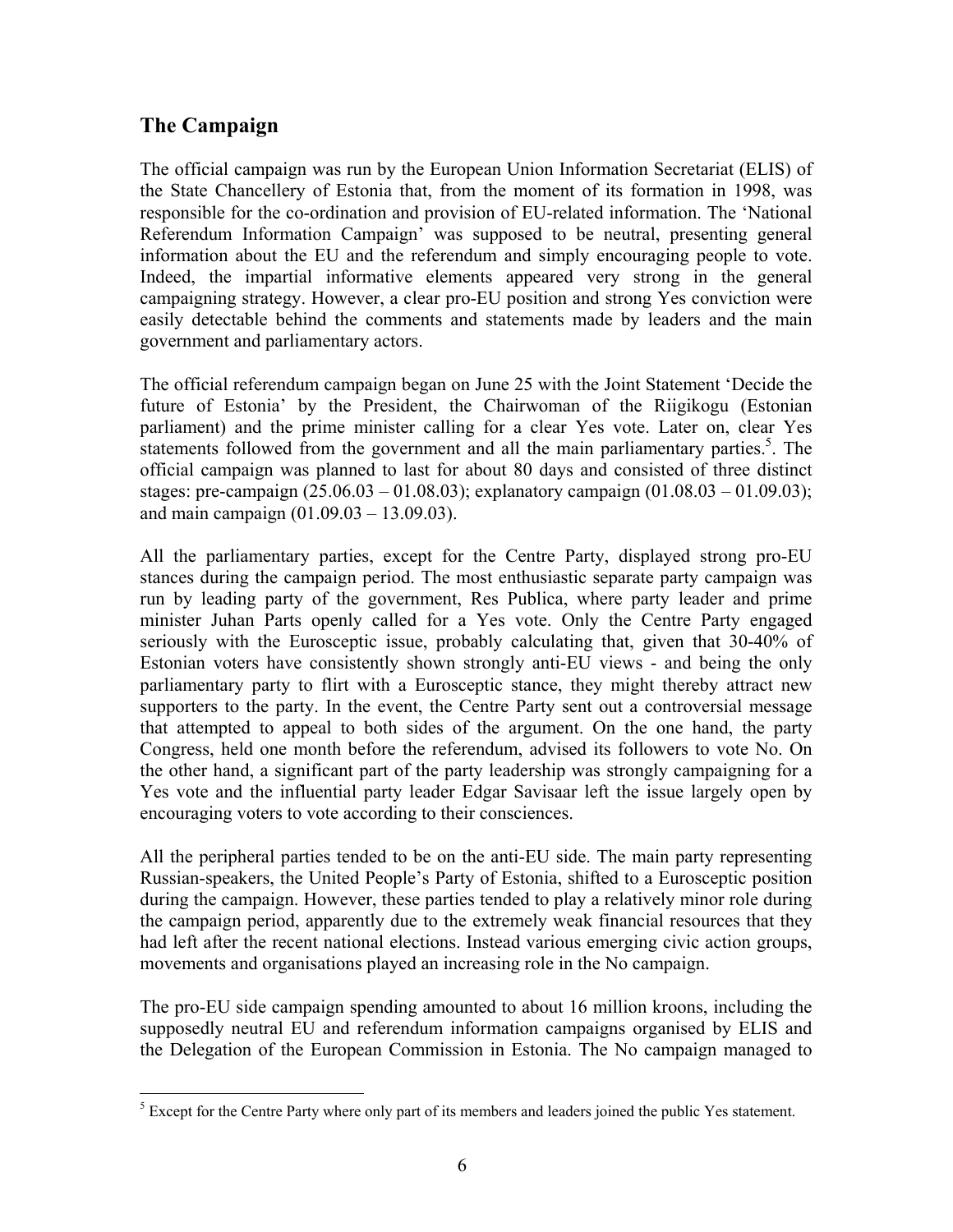run on significantly lower costs of about 1.5 million kroons. However, Estonia is one of the few cases among the Central and East European candidate countries where the government gave some, although very limited, support to the campaigning activities of the No camp. Formally, all NGO projects could apply for financial support granted by the State Chancellery and the Open Estonian Foundation. Out of a total of 1.86 million kroons allocated for EU related activities, 1.05 million was given to the information services. On this basis, both the Yes and the No camps each received 525,000 kroons for their campaign activities. The No side's 525.000 kroons were evenly split between two anti-EU groups, the 'No to the EU Movement' and 'Our Own State'. The strongest external support to the No side came from British and Danish Eurosceptics. In this case, probably the most advanced and publicly recognised organisation on the No side, the Research Centre Free Europe, received some financial support from British Eurosceptic circles. Moreover, due to the lack of any significant resources, the No side also had very limited access to the media. Coverage in the most crucial media source, TV, was related only to news broadcasts. In addition Estonian national TV held one general debate of 90 minutes where three key figures from both camps presented their cases.

The main campaign themes were focused on the crucial issues of Estonian independence and sovereignty. Concerns about the impact of EC accession on living standards, particularly relating to the expected changes in prices for basic foods and other goods,<sup>6</sup> also appeared to become increasingly important for among the general public. Broader issues of Estonian economic development and relations with traditional trading partners also played an important role. Negative historical experiences also focused many citizens' attention to issues related to the survival of the Estonian language and culture. Finally, nobody could escape the importance of the changing relations with Russia that EU accession implied.

The Yes campaign was short on specifics, using general slogans that focused on the economic and security gains of accession and presenting the referendum as a civilisational choice, with EU accession part of an inevitable historical process determining whether Estonia would be part of the West or the East. Probably the main argument or factor that contributed to the strength of the Yes campaign was its ability to collect together a number of widely recognised key organisations, $\tau$  individuals and public opinion formers whose public pro-EU statements had a strong impact on voters' attitudes. In addition to official efforts, a separate Yes campaign was launched by a number of civil society organizations. The most widely recognized civic initiative, the Estonian European Movement, was supported by a wide variety of leading figures from the intelligentsia and cultural elite.

The No campaign had difficulties convincing the general public with its arguments that related to: the loss of national sovereignty, the similarity of the two Unions (European

1

<span id="page-6-0"></span><sup>&</sup>lt;sup>6</sup> Expected increases in the price of commodities such as sugar, tobacco and petrol were the most widely discussed.

<span id="page-6-1"></span> $7$  For example, trade unions, war veterans, the Academy of Science, the National Olympic Committee, the national football team, the employers organizations, the students' union, environmentalists, the Lutheran church, the farmers' union, the journalists union, the roundtable of NGOs, and the pensioners union.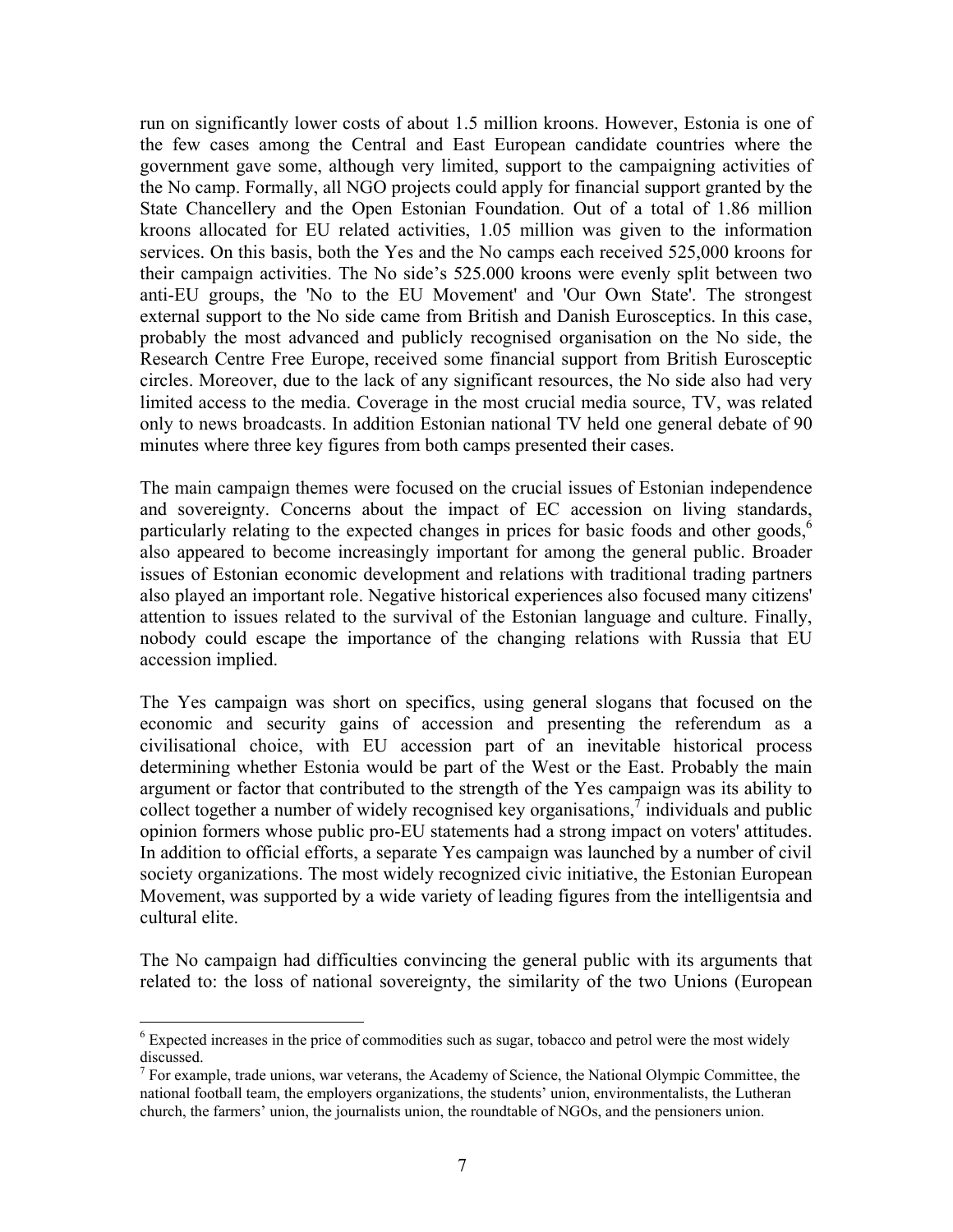and Soviet), increasing prices, economic slowdown, the unconstitutional nature of EU membership, and various aspects of the Russian issue.<sup>8.</sup> The Yes side was easily dismissing the comparison of the two Unions, claiming EU membership would open new markets and spur growth. They also argued that being inside the EU bloc would deflect economic or political pressure from Russia. Attempts by the No campaign to argue that EU membership would be unconstitutional turned out to be simply too complex for the general public. Probably the main weakness of the No side was its deep focus on the complex issues of sovereignty and legality rather than issues that were more important for most Estonians such as the possible impact of accession on the price of basic commodities.<sup>9</sup>

Earlier referendums held in other accession countries received relatively little coverage. The Lithuanian referendum attracted some attention but given that it was held in early May, after a long and quiet summer season its memory was already too distant to play any significant role in the campaign. The decision to hold the Latvian referendum after the Estonian one also meant that this potentially important result would not have any impact either.

## **The Results**

1

66.83% of those voters who participated in the referendum voted to support accession and 33.17% were against (Table 1). In fact, those voting in favour represented only 42.60% of the total electorate. The turnout of 64.06% was close to the national average of all elections held after Estonia regained independence, but certainly above expectations in light of low turnouts in the most recent Estonian elections.<sup>10</sup> The main reasons for the increased voter interest related to the crucial issues of national sovereignty and security in combination with sensitive economic problems related to personal well-being that the referendum arose. In addition to that, the nature of the referendum, only the third opportunity (and the first for 11 years) that the voters had to have a direct impact on the nation's future, certainly played an important role.

As in other post-communist accession states, turnout was lower and the share of those voting in favour was higher than pre-referendum forecasts had shown. Lower than expected turnout is explicable because of the massive official campaign pressure for participation (as a civic duty) and, hence, those participating in the pre-referendum polls were certainly eager to fulfill these high expectations of the community by indicating their intention to participate. The higher than expected share of Yes voters is related mainly to the shift of those who were undecided to the pro-EU camp.

<span id="page-7-0"></span><sup>&</sup>lt;sup>8</sup> Such as the threat posed to bilateral trade relations with Russia and Russia's successful use of international organizations to further the rights of the Russian-speaking population. <sup>9</sup>

<span id="page-7-1"></span><sup>&</sup>lt;sup>9</sup> According to the survey carried by Faktum on June 2003 the top three concerns of Estonians in relation to the EU membership were: higher prices (93%); the sale of of land and property to foreigners (77%); and the possible 'brain drain' (77%). (Avalik arvamus Eesti liitumisest Euroopa Liiduga: Ülevaade avaliku arvamuse küsitluse tulemustest, State Chancellery in cooperation with Faktum, June 2003).

<span id="page-7-2"></span><sup>.</sup>   $10$  ELIS hoped as a minimum to reach the level of turnout in the last national elections of 58,2%.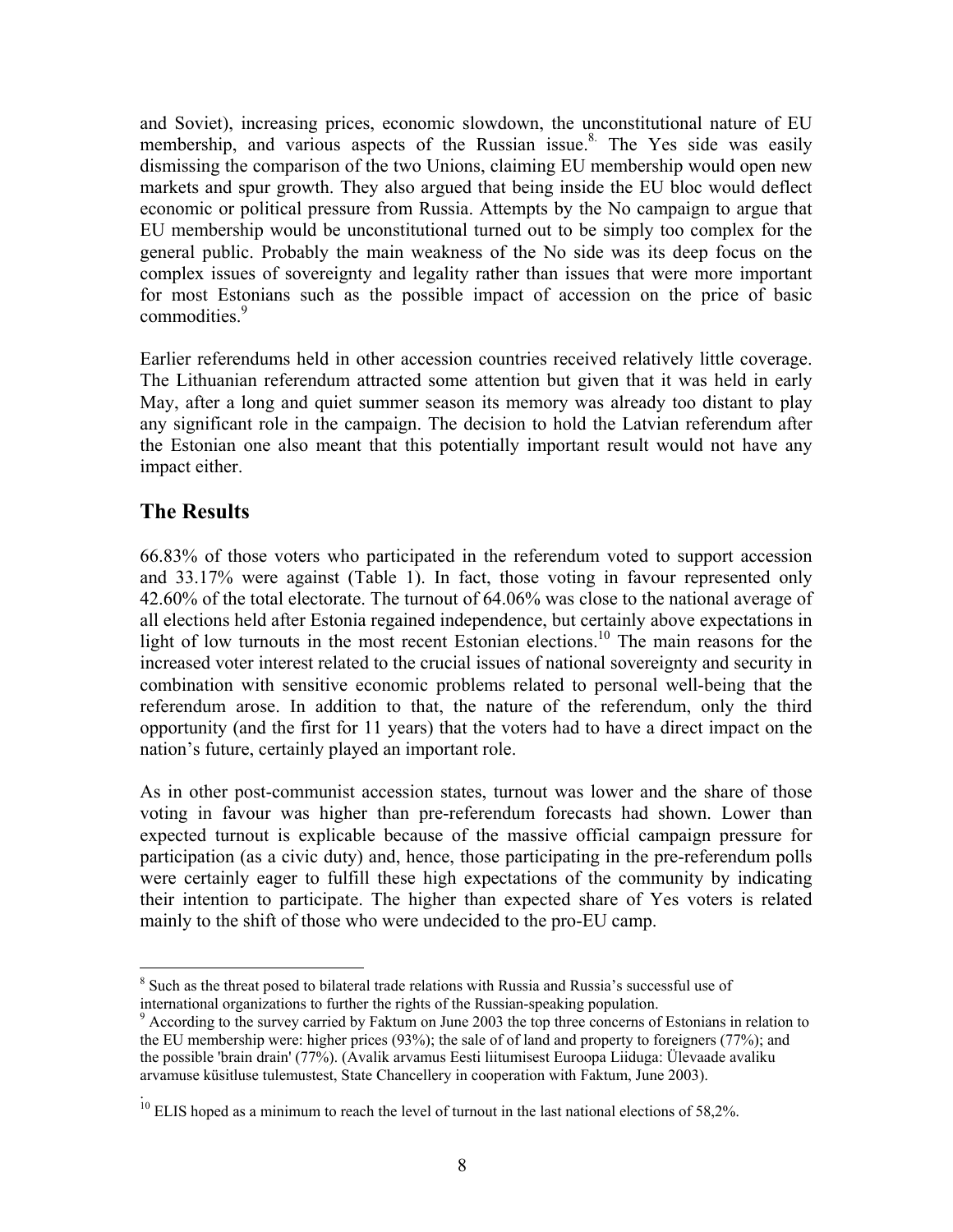|                          | Total   | % of registered | % of valid votes |
|--------------------------|---------|-----------------|------------------|
|                          |         | voters          |                  |
| <b>Registered voters</b> | 867,714 | 100             |                  |
| Votes cast               | 555,835 | 64.06           |                  |
| <b>Valid votes</b>       | 553,111 | 63.74           | 100              |
| Yes                      | 369,657 | 42.60           | 66.83            |
| No                       | 183,454 | 21.14           | 33.17            |

**Table 1. Results of the September 2003 Estonian EU accession referendum** 

50%+1 of valid votes are required to make the referendum constitutionally valid. Source: Estonian National Electoral Committee 2003

As expected, support for EU accession was highest the in larger towns, Tartu (72.6%) and Tallinn  $(68.8\%)$ .<sup>11</sup> Support for EU membership was lowest in the 'peripheral regions' Ida-Virumaa (57.0%) and Võrumaa (58.3%). Both counties are border regions with Russia and characterised by many social and economic problems. In addition, Ida-Virumaa is also the region with the lowest share of ethnic Estonians (20.0%).

| Voting by income       | <b>Yes</b>    | N <sub>0</sub> |
|------------------------|---------------|----------------|
| after<br>level (kroons | $\frac{6}{9}$ | $\frac{0}{0}$  |
| $\tan$                 |               |                |
| $0 - 2500$             | 70.1          | 29.9           |
| 2501-7000              | 67.9          | 32.0           |
| $7001 \rightarrow$     | 77.7          | 22.3           |
| Voting by age          |               |                |
| below 30               | 72.3          | 27.7           |
| $31 - 45$              | 66.4          | 33.6           |
| 46-60                  | 72.4          | 27.6           |
| above 60               | 75.1          | 24.9           |
| Voting by 2003 party   |               |                |
| <b>Centre Party</b>    | 55.5          | 44.5           |
| People's Union         | 70.2          | 29.9           |
| Moderates              | 75.7          | 24.2           |
| Fatherland Union       | 80.0          | 20.0           |
| Res Publica            | 80.3          | 19.7           |
| <b>Reform Party</b>    | 86.0          | 14.0           |
| Voting by education    |               |                |
| Primary                | 64.9          | 35.1           |
| Vocational             | 69.2          | 30.8           |
| Middle                 | 72.5          | 27.5           |
| Higher                 | 76.4          | 23.6           |
| Voting by place of     |               |                |
| residence              |               |                |
| Villages               | 66.6          | 33.5           |

**Table 2. Voting patterns in the September 2003 Estonian EU accession referendum** 

 $\overline{a}$ 

<span id="page-8-0"></span><sup>&</sup>lt;sup>11</sup> Tallinn actually came third after Harjumaa  $(69,9\%)$ , the county surrounding the capital.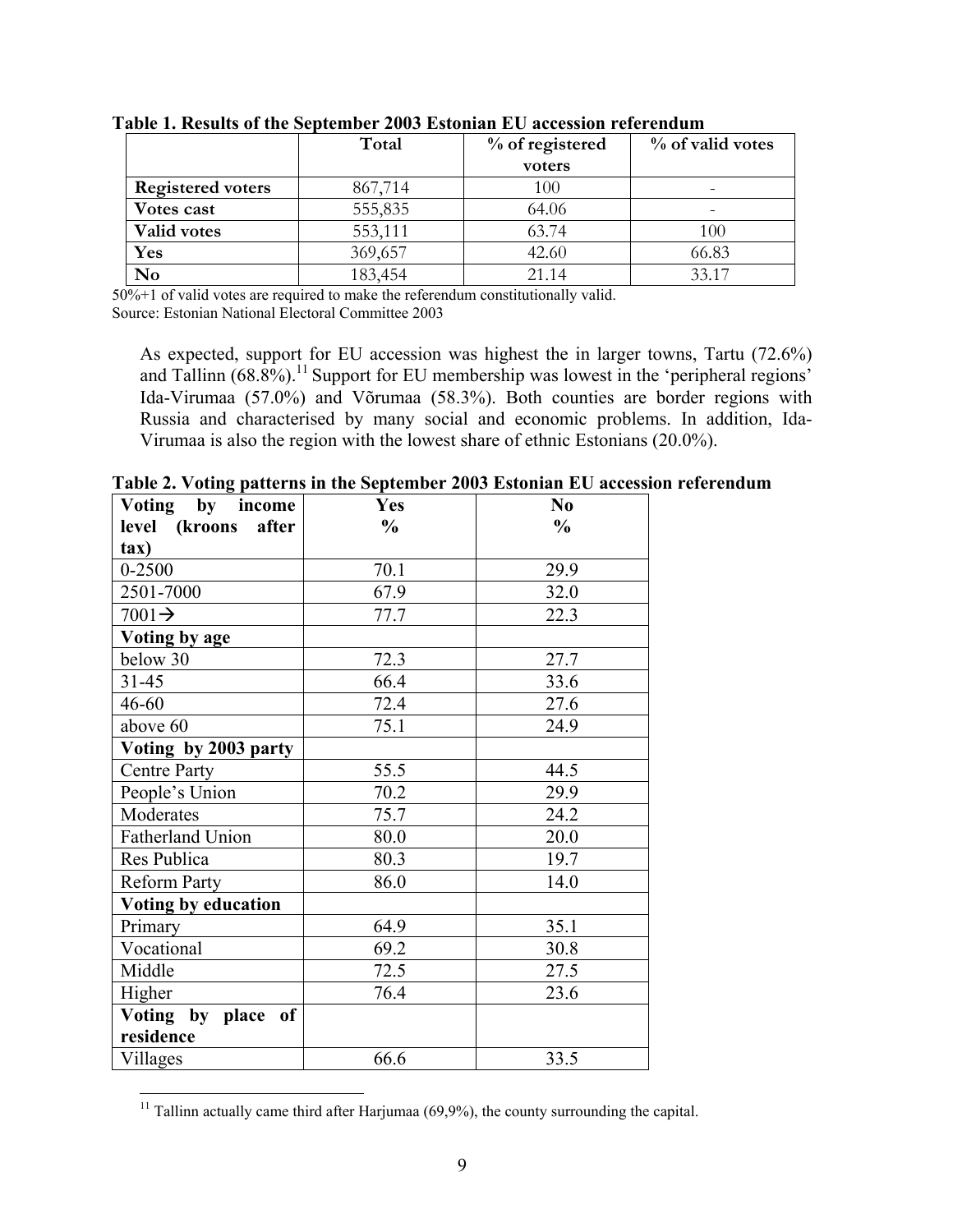| Small towns         | 719  | 28.1 |
|---------------------|------|------|
| Large towns         | 75.8 | 24.2 |
| Voting by ethnicity |      |      |
| Estonian            | 72.8 | 27.2 |
| Russian/Belarusian/ |      |      |
| Ukrainian           | 56.2 | 43.8 |
| )ther               | 75.0 | 250  |

Source: Exit poll conducted by Department of Political Science, University of Tartu (890 respondents).

Table 2 presents the main voting patterns in the EU accession referendum according to an exit poll conducted by the University of Tartu. Estonia differs from most other postcommunist accession countries in its extremely high diversity in terms of social and demographic characteristics. The most Eurosceptic tended to be middle-aged people between 31 and 45 (only 66.4% voted Yes), while older citizens above 60 were the most pro-EU group (75.1%) among all age groups. There was no simple linear relationship between income and support for EU membership, although those with above average incomes [12](#page-9-0) were the most positive about EU membership (77.7%). Support for accession was clearly correlated with increasing levels of education, with the lowest support among those with only primary education (64.9%) and the highest for those with higher education (76.4%). Partisan cues appeared to be an important explanatory variable in determining voting patterns. Among parliamentary parties the supporters of the strongly pro-EU Reform Party were the most optimistic with 86.0% voting Yes, while voters of the Soft Eurosceptic Centre Party were the least enthusiastic about the EU membership with only 55.5% on the Yes side.

The most controversial outcome of the referendum was the shift in attitudes towards EU membership among ethnic Russians. For a long period, support for EU accession was greater amongst ethnic Russians than among ethnic Estonians. Because of the different historical backgrounds and their weaker roots in Estonia, most of the ethnic Russians apparently felt less concerned than Estonians about the supposed dangers to national sovereignty of joining the EU. On this basis, they were thought to be even more focused on economic issues, and therefore eager to enjoy the higher living standards that are expected to accompany EU membership. They have also benefited from EU pressure on Estonia to liberalize its language and citizenship policies and, in the same vein, were expected to benefit even more after accession. They were also more likely to make use of the free movement provisions within the EU to settle abroad and thought to prefer being citizens of the EU rather than a minority in a small country<sup>13</sup>.

This division between ethnic Russians and ethnic Estonians EU positions lasted until July 2001 when, following an increase in support for the EU among ethnic Estonians they reached the same levels as those among ethnic Russians. This position lasted more or less until July 2003, after which support for the EU among ethnic Estonians continued to

<span id="page-9-0"></span> $12$  Average income in Estonia was around 6600 kroons (around 420 Euros).

<span id="page-9-1"></span><sup>&</sup>lt;sup>13</sup> See: Priit Järvet.. Attitude towards the EU in Estonia, in Helmut Hubel (ed.) with Aino Bannwart and Stefan Gänzle. *EU Enlargement and Beyond: The Baltic States and Russia*. Nordeuropäische Studien 18. 2002. Berlin: Berlin Verlag. p. 252.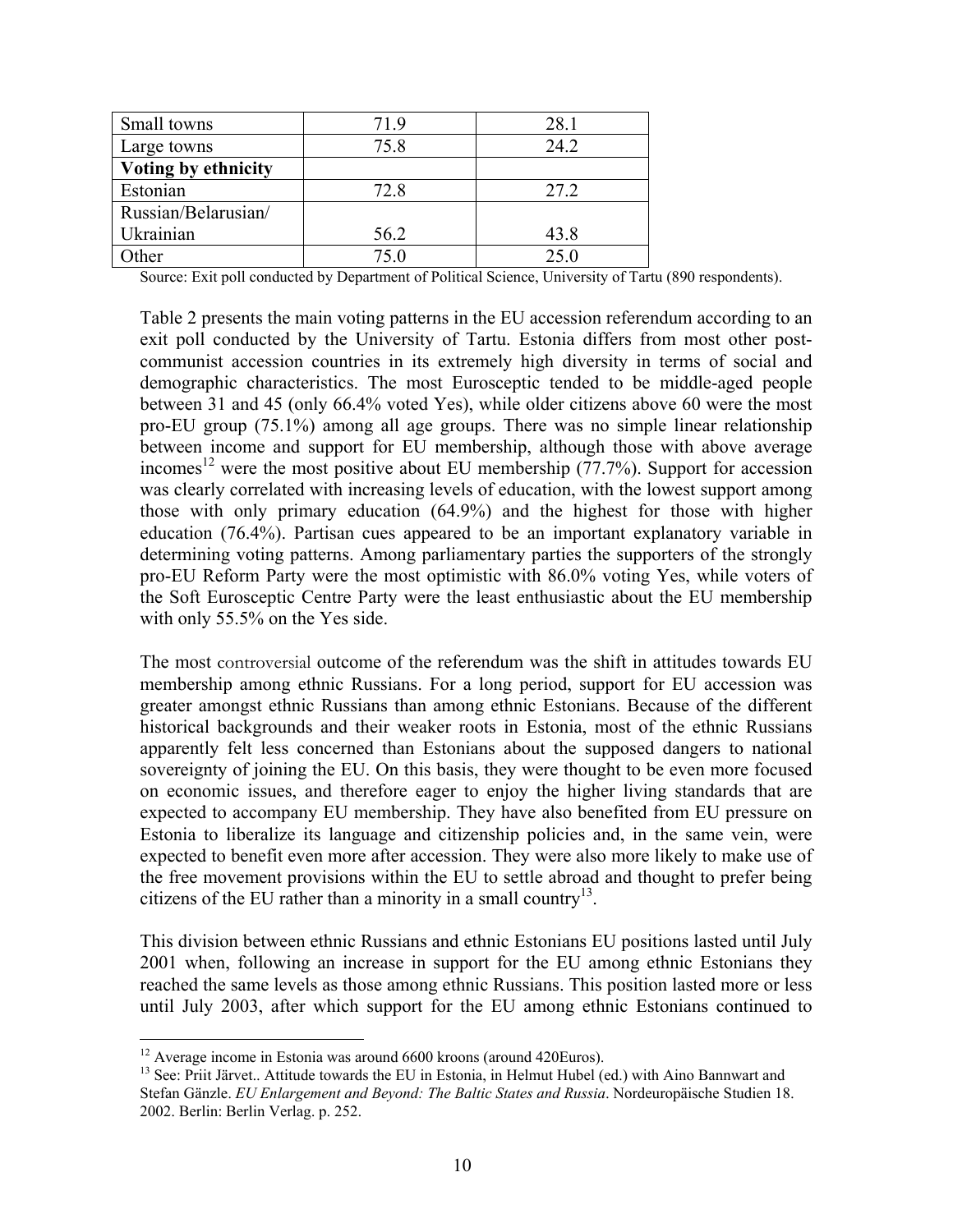increase and, in contrast, went down among ethnic Russians.<sup>14</sup> As Table 2 shows, ethnic Russians' support for EU accession tended to be much lower (56.2%) in comparison with that among ethnic Estonians  $(72.8\%)$  on referendum day itself.<sup>15</sup>

The reasons for the sudden drop in support for the EU among Russian-speakers appear to be complex. The Estonian authorities and mass media tend to blame a single factor, namely a poster issued by the Estonian Chamber of Commerce and Industry reminding Estonians about the dangers coming from Russia by enumerating all the historical conflicts and interventions initiated by Russia on Estonian soil. The local Russian community reacted very sensitively to this poster, claiming that it had strong intentions to provoke inter-ethnic hatred. Apart from that it was felt to be simply unfair towards Russia and the Russians, given Estonia has had a similar (or even worse) historical experiences with most of its other bigger neighbors and rulers. Despite the fact that the posters were soon removed, the issue was taken very seriously by local Russian political actors and heavily expounded in the local Russian media. Even if it is possible to exaggerate the significance of this specific event, the government and pro-EU media's heavy exploitation of the 'Russian card' certainly left its impact on the voting pattern of ethnic Russians.

However, there are other factors playing a role in the formation of negative attitudes among Russian speakers towards European integration. The 'Russian card' might have simply played the role of a 'trigger point' which, in combination with other factors, shifted the position of ethnic Russians in a significant way. As EU accession has been one of the central goals of the government, disappointment with the government's policies towards the Russian minority provided grounds for an anti-EU vote to 'punish' the government. The Estonian nation- and state-building processes have meant a strong Westernisation process and, as an outcome, produced fear against such continuous changes which could (supposedly) disadvantage Russian-speakers. This reasoning is related to the fear of loosing traditional family relations and business connections with Russia. Finally, simple economic considerations related to the sensitive issue of an expected significant rise in prices for some basic commodities were moving to the forefront of many people's minds, and were an especially sensitive issue for ethnic Russians.

The Estonian National Electoral Committee and the Supreme Court of Estonia received 8 and 13 objections respectively as to the validity of the referendum. These were submitted by both private citizens and Eurosceptic organizations. Most individuals' complaints concerned alleged technical irregularities. The anti-EU activists questioned the general principles of holding the referendum in a specific way, claiming that the ballot as well as the questions posed violated Estonian legislation - particularly basic constitutional principles - in both content and form. However, both the Electoral Committee and

<span id="page-10-0"></span><sup>1</sup> <sup>14</sup> Actually, a small gap of 5-10% developed already from the December 2002, but the difference remained stable and was not as drastic as that which emerged in August-September 2003.<br><sup>15</sup> According to the pre-referendum polls conducted by EMOR the difference in support for accession

<span id="page-10-1"></span>between ethnic Estonians and Russians was 7% in August (respectively 62% and 55%) and even 21% in the first week of September (respectively 66% and 45%).